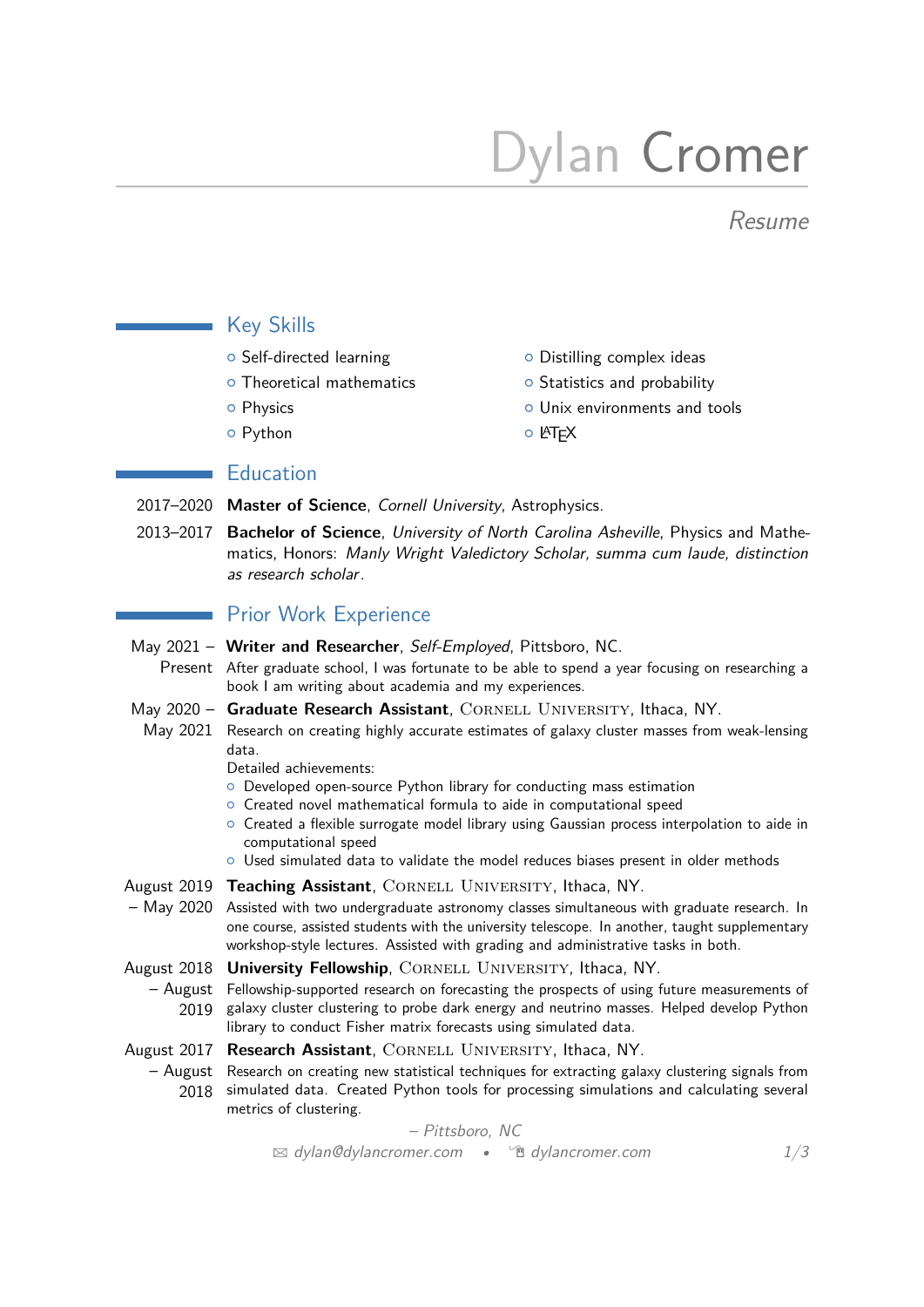- August 2016 **STEM Outreach Intern**, UNC-ASHEVILLE DEPARTMENT OF PHYSICS, Asheville,
- May 2017 NC.

Helped lead outreach programs and provided administrative assistance. Assisted with outreach events in coordinate with the Asheville City Schools Foundation IRL Program. Assisted with NC Section American Association of Physics Teachers Fall 2016 meeting.

- August 2014 **Docent**, Lookout Observatory at UNC-Asheville, Asheville, NC.
- May 2017 Provided guidance to public attending monthly stargazes, gave contextual information about the objects being viewed. Controlled telescope operation. Assisted with public parking and other logistics.
- August 2014 **Peer Tutor**, UNC-Asheville, Asheville, NC.
- May 2017 Tutor for introductory mechanics and electromagnetism courses, occasionally tutored students on upper-level physics courses.
- September **Math Tutor**, UNC-Asheville Math Assistance Center, Asheville, NC.
- 2016 May Tutor for math courses taught at UNC-Asheville. Assisted with calculus, statistics and 2017 probability, applied math problems, real analysis, abstract algebra, and other topics.

#### **Awards**

| 2017 Cornell Graduate Fellowship                          | 2017 UNC-Asheville Manly E. Wright<br>Valedictorian Scholarship Award |
|-----------------------------------------------------------|-----------------------------------------------------------------------|
| 2014–2017   UNC-Asheville Chancellor's List               | 2016 UNC-Asheville Mathematics De-<br>partment Parsons Scholarship    |
| 2015 North Carolina Space Grant Re-<br>search Scholarship | 2014 UNC-Asheville Physics Depart-<br>ment research stipend           |
| 2014 North Carolina Space Grant Stu-<br>dent Scholarship  | 2013 UNC-Asheville Dean's List                                        |
|                                                           |                                                                       |

#### **Wolunteer Experience**

- April 2019 **Volunteer**, Alien Worlds workshop, Cornell University Expanding Your Horizons program.
- October 2019 **Volunteer**, "Museum In the Dark", Museum of the Earth, Ithaca NY.
	- April 2018 **Volunteer**, Alien Worlds workshop, Cornell University Expanding Your Horizons program.
- October 2017 **Volunteer**, "Museum In the Dark", Museum of the Earth, Ithaca NY.
	- February **Leader**, UNC-Asheville Society of Physics Students scientific outreach workshop. 2017
		- Fall 2016 **Event Leader**, Junior Bulldog Program, UNC-Asheville.
		- February **Event Leader**, North Carolina Science Olympiad, Asheville, NC. 2016
		- February **Event Leader**, North Carolina Science Olympiad, Asheville, NC. 2015
		- February **Volunteer**, North Carolina Science Olympiad, Asheville, NC. 2014
	- 2013–2014 **Volunteer**, Super Saturday program, UNC-Asheville.

– Pittsboro, NC  $\boxtimes$  dylan $\mathbb{Q}$ [dylancromer.com](http://dylancromer.com) •  $\cong$  dylancromer.com 2[/3](#page-2-0)